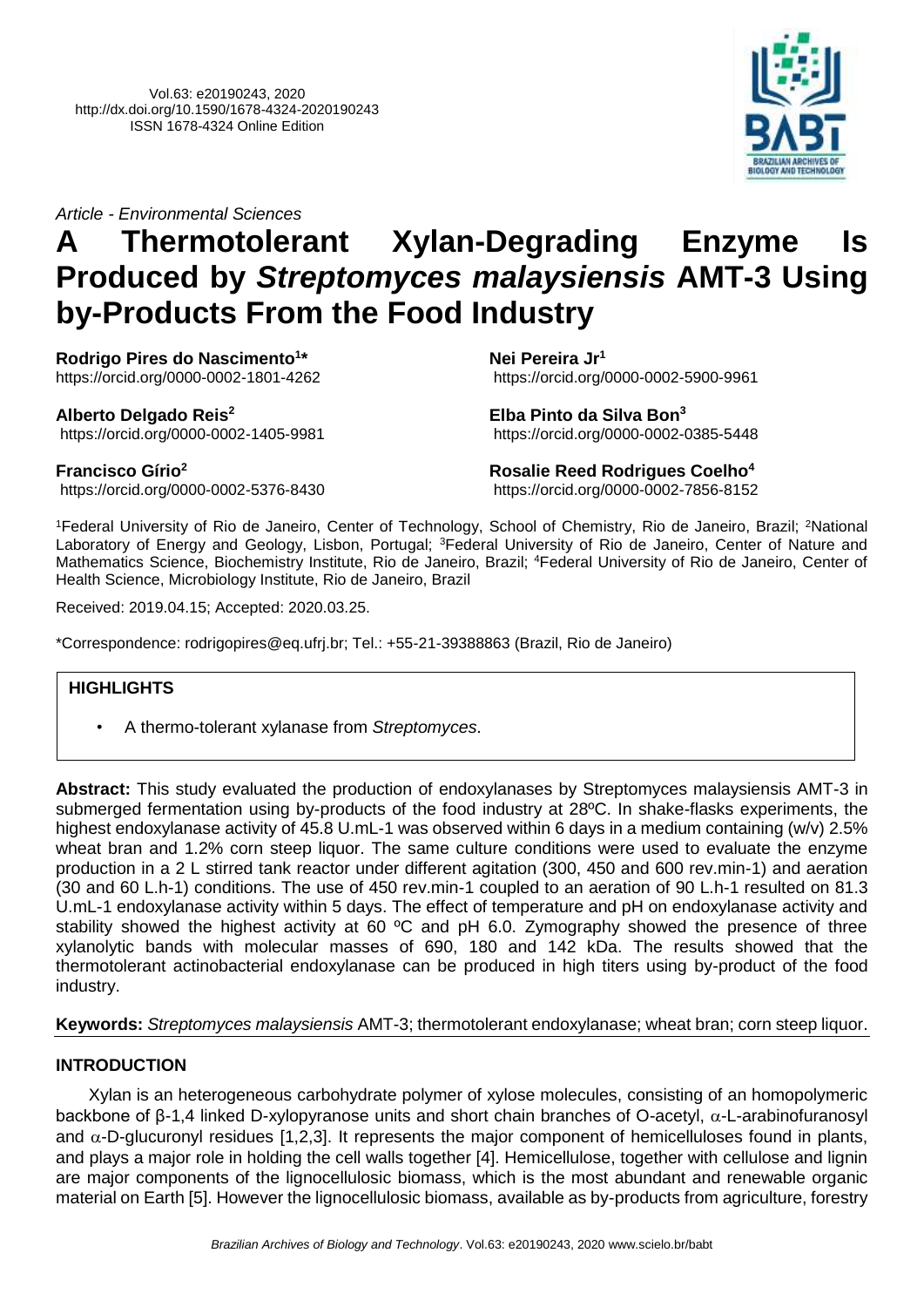and food industries, is largely unused and remains as waste. Nevertheless burning for energy generation has been used in some cases such as for the sugarcane biomass. The task of processing through economical biotechnological routes remains a challenge to be met [6]. Low cost efficient enzymes, such as xylanases, are one of the challenges to be faced as these enzymes, besides cellulases are of paramount importance for lignocelluloses breakdown, helping in the recovery of fermentable sugars [7,8]. Complete hydrolysis of xylan requires different xylanolytic enzymes such as endoxylanase, β-xylosidase, α-arabinofuranosidase, acetyl esterase, and  $\alpha$ -glucoronidase [3]. Endoxylanases ( $\beta$ -1,4-D-xylan xylanohydrolase; EC 3.2.1.8) and  $\beta$  $xy$ losidases ( $\beta$ -1,4-D-xyloside xylohydrolase; EC 3.2.1.37) are the main constituents of this enzymes hydrolytic system. Since endoxylanases randomly cleave the xylan backbone, the reaction products are diverse, which may include xylose, xylobiose, xylooligomers, heterodisaccharides of xylose and glucose and their positional isomers [5]. Endoxylanases are produced by many mesophilic microorganisms, and have already been found in bacteria, such as Bacillus and Clostridium species [3,4,9], in several species of Streptomyces [10–12], and in fungi such as Thermomyces, Aspergillus and Trichoderma [6,13,14].

The use of substrates containing by-products agro-industrial xylan, such as Brewers' spent grain (BSG) and wheat bran (WB) for endoxylanase production are more economical options. Brewers' spent grain is the most abundant brewing by-product, and presents 30% hemicellulose, 15% cellulose, 30% lignin and 15% proteins [15]. Wheat bran is also an abundantly available by-product of the wheat milling industry, usually accounting for 14 to 19% of the wheat grain. Its major constituents are non-starch polysaccharides (about 46%) including mainly glucuronoarabinoxylans. It also presents cellulose, a mixed linked glucan β-D-1-3 and β-D-1-4, starch (10–20%), proteins (15–22%), lignin (4–8%) and some minor constituents [16].

Streptomyces malaysiensis AMT-3 was isolated from Brazilian cerrado soil as an endoxylanaseproducing strain [10,11] with enzyme levels that were compared favourably to reported data. So, the aim of the present work was to optimize endoxylanase production by Streptomyces malaysiensis, using WB or BSG as low cost xylan-containing substrates, coupled to the use of yeast extract (YE) or corn steep liquor (CSL) as a main nitrogen source.

### **MATERIAL AND METHODS**

#### **Microorganism propagation and maintenance**

*Streptomyces malaysiensis* AMT-3, a non-antibiotic producer strain, was grown on agar plates containing (g.L−1): malt extract, 10.0; yeast extract, 4.0; glucose, 4.0 and agar, 15.0 at 28 ºC for 10 days. Spore suspension was maintained in 20% (v/v) glycerol at –20 ºC [17].

#### **Fermentation conditions and culture sampling**

The actinobacterial strain was cultivated in 250-mL Erlenmeyer flasks containing 50 mL of the culture medium (pH 7.0) which was inoculated with 50  $\mu$ L of a spore suspension (4 $\times$ 109 spores·mL-1) obtained from a 12-days culture in malt extract–yeast extract agar [18]. Cells were cultivated in a salt mineral medium containing  $(q.L-1)$ :  $KH_2PO_4$ , 9.0;  $K_2HPO_4$ , 1.5;  $MqSO_4.7H_2O$ , 0.2; CaCl2, 0.05;  $MnSO_4.7H_2O$ , 0.01; ZnSO4.7H2O, 0.001 added of different concentrations of WB and BSG, as main substrate, and YE and CSL, as supplement substrate. A combination of the different carbon and nitrogen sources was performed in order to optimize the production of *endoxylanase* by *S. malaysiensis* AMT-3. WB and BSG at 0.5 and 2.5% (w/v), were separately combined to either YE or CSL at 0.1 and 1.2% to study the enzyme production in 16 shakeflasks fermentation runs (Table 1).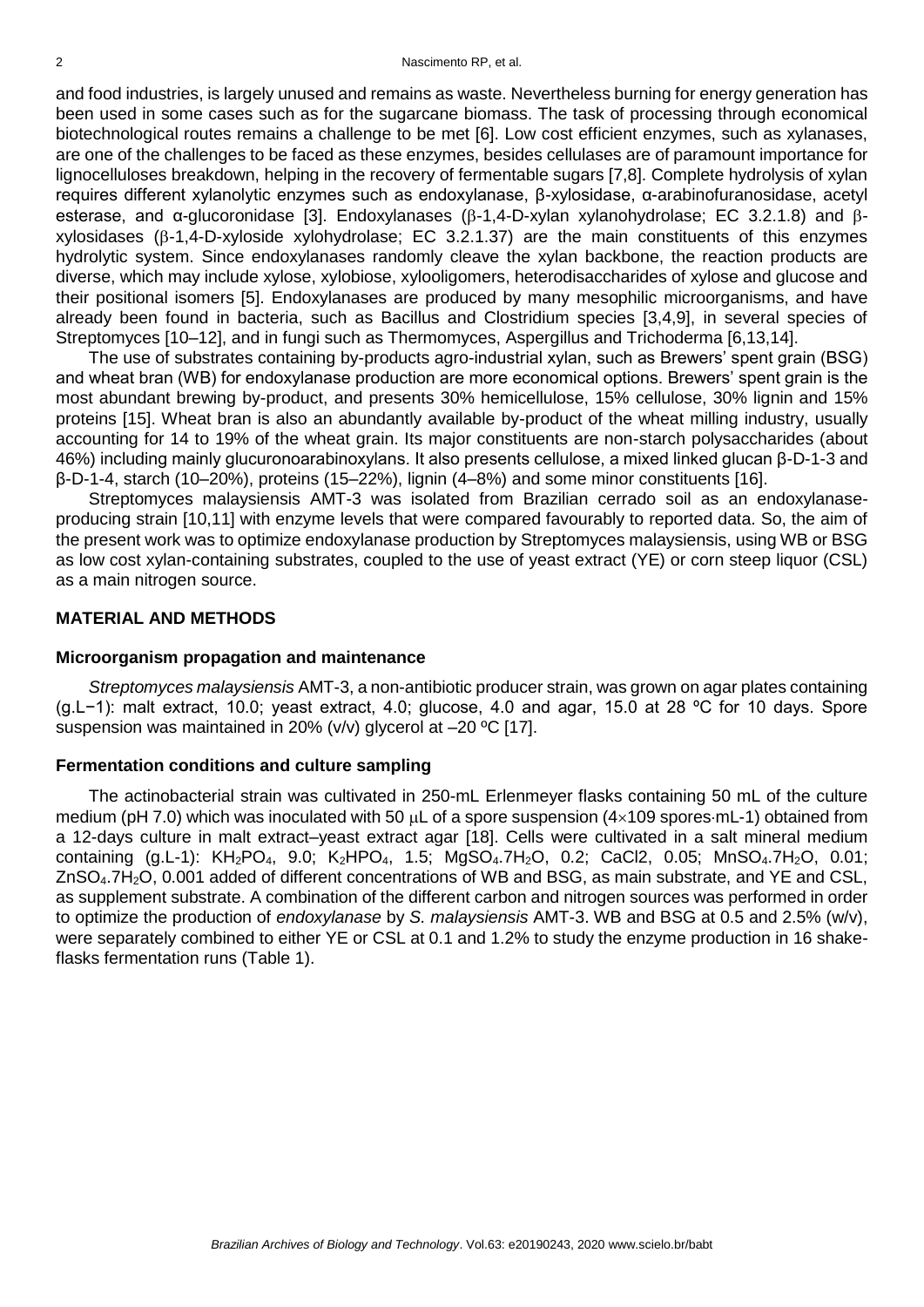|               | <b>Nitrogen Sources</b>                 |                                              | <b>Carbon Sources</b>                |                                                 |  |
|---------------|-----------------------------------------|----------------------------------------------|--------------------------------------|-------------------------------------------------|--|
| <b>Medium</b> | <b>Yeast Extract</b><br>(YE)<br>% (w/v) | <b>Corn Steep Liquor</b><br>(CSL)<br>% (w/v) | <b>Wheat Bran</b><br>(WB)<br>% (w/v) | <b>Brewer's Spent Grain</b><br>(BSG)<br>% (w/v) |  |
|               | 0.1                                     |                                              | 0.5                                  |                                                 |  |
|               | 0.1                                     |                                              | 2.5                                  |                                                 |  |
| 3             | 1.2                                     |                                              | 0.5                                  |                                                 |  |
| 4             | 1.2                                     |                                              | 2.5                                  |                                                 |  |
| 5             |                                         | 0.1                                          |                                      | 0.5                                             |  |
| 6             |                                         | 0.1                                          |                                      | 2.5                                             |  |
|               |                                         | 1.2                                          |                                      | 0.5                                             |  |
| 8             |                                         | 1.2                                          |                                      | 2.5                                             |  |
| 9             | 0.1                                     |                                              |                                      | 0.5                                             |  |
| 10            | 0.1                                     |                                              |                                      | 2.5                                             |  |
| 11            | 1.2                                     |                                              |                                      | 0.5                                             |  |
| 12            | 1.2                                     |                                              |                                      | 2.5                                             |  |
| 13            |                                         | 0.1                                          | 0.5                                  |                                                 |  |
| 14            |                                         | 0.1                                          | 2.5                                  |                                                 |  |
| 15            |                                         | 1.2                                          | 0.5                                  |                                                 |  |
| 16            |                                         | 1.2                                          | 2.5                                  |                                                 |  |

| <b>Table 1.</b> Media composition used in the different submerged fermentation conditions |
|-------------------------------------------------------------------------------------------|
|-------------------------------------------------------------------------------------------|

All media were supplemented with a salt mineral solution (see Material and Methods)

Cultures were incubated at 28 ºC (orbital shaker) at 200 rev.min-1 during 6 days with periodical sampling where the whole content of a shake flask was collected centrifuged for 10 min at 2,096 g at 4  $^{\circ}$ C, and the supernatant passed over a 0.45 um filtration unit. All experiments were carried out in duplicate.

## **Batch fermentation in 2-L bioreactor**

The batch fermentation was carried out in a 2-L bioreactor (Setric Genie Industriel – France) equipped with two four-bladed disc impellers, oxygen, and pH electrodes, under the following conditions: mineral salt medium volume 1.0 L, WB 2.5% (w/v), CSL 1.2% (w/v), 30 ºC, pH 6.8. The values for aeration rate and agitation speed tested were 30 and 90 L.h-1, and 300, 450 and 600 rev.min-1 respectively, combined according to Table 2. The actinobacterial strain was inoculated with 1.0 mL of a spore suspension (40109) spores $\Box$ mL-1). Fermentation was conducted during 6 days. At periodical intervals 15.0 mL of the culture broth were collected, centrifuged for 10 min at 2,096 g at 4 ºC, and the supernatant, passed over a 0.45 µm filtration unit, was used for enzymatic assay.

|  | Table 2. Different conditions used in bioreactor to conduct the submerged fermentation by Streptomyces malaysiensis |  |  |  |
|--|---------------------------------------------------------------------------------------------------------------------|--|--|--|
|  | AMT-3 grown on CSL 1.2% ( $w/v$ ) and WB 2.5% ( $w/v$ )                                                             |  |  |  |

| <b>Fermentation Condition</b> | Aeration Rate (L.h <sup>-1</sup> ) | Agitation Speed (rev.min-1) |
|-------------------------------|------------------------------------|-----------------------------|
|                               | 30                                 | 300                         |
|                               | 90                                 | 300                         |
|                               | 90                                 | 450                         |
|                               | 30                                 | 600                         |
| 5                             | 90                                 | 600                         |

# **Enzymatic assays**

The endoxylanase (EC 3.2.1.8) activity was measured in a reaction mixture containing 750  $\mu$ L of a solution of 1.5% oat spelts xylan (SIGMA®) in 50 mM sodium citrate buffer (pH 5.3) plus 0.25  $\Box$ L of the supernatant. This system was incubated for 6 min at 50  $^{\circ}$ C. The resulting reducing sugars concentration was determined by the dinitrosalicylic acid (DNS) method [19]. One unit (U) of enzymatic activity corresponded to the formation of 1  $\Box$ mol of xylose equivalents released per minute, under the assay conditions [20]. All enzymatic assays were carried out in triplicate.

# **Optimal temperature and pH, thermostability and influence of metal ions**

The culture supernatant of 6-day fermentation [WB 2.5% (w/v) and CSL 1.2% (w/v)] was used to investigate the temperature effect on enzymatic activity. The assay for endoxylanase was performed in the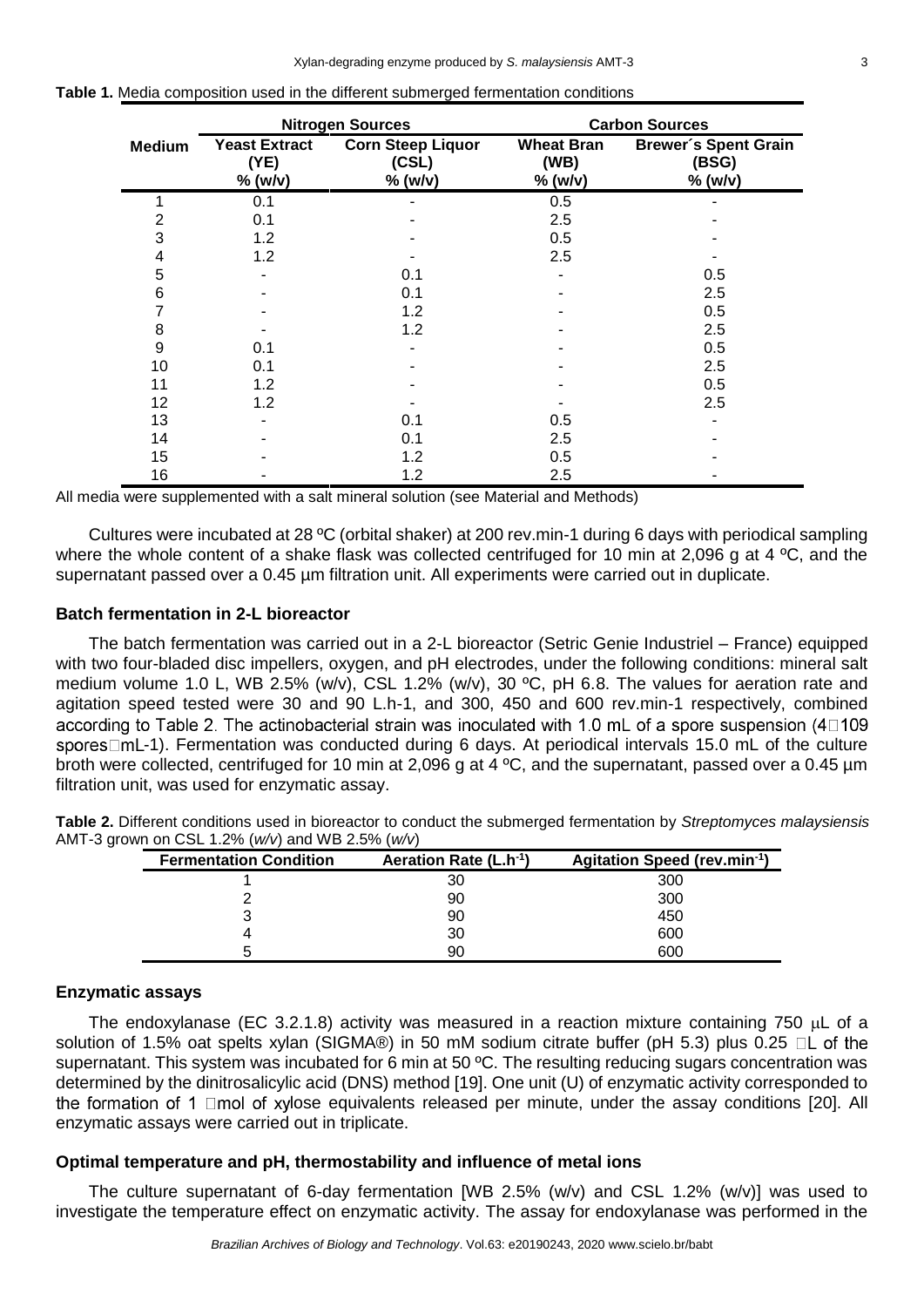temperature range of 20–90ºC, at pH 5.3, as described above. For the optimum pH determination, 50 mM buffer solutions ranging from pH 2.0 to 10.0 were used at the optimal temperature previously determined. Glycine–HCl buffer was used for pH 2.0–3.0, sodium citrate buffer for pH 3.0–6.0, phosphate buffer for pH 6.0–8.0 and tris-HCl buffer for pH 8.0–9.0, glycine–NaOH buffer for pH 9.0–10.0. To study the endoxylanase thermal stability, enzyme preparations, in 50 mM phosphate buffer pH 6.0, were incubated at 50 and 60 ºC. The residual enzymatic activity was assayed at the optimal conditions (pH 6.0 and 60 ºC).

The influence of several metal ions on endoxylanase activity was evaluated performing the enzymatic assay at pH 6.0 and 60 ºC after addition of each ion (magnesium, calcium, manganese, zinc, copper, potassium, iron, cobalt and sodium in the chloride form) at 10 mM final concentration. The experiment was carried out in duplicate.

## **Zymograms**

The extract obtained on the best growth condition in bioreactor was analysed by electrophoresis on denaturing 10% sodium dodecyl sulphate (SDS)-polyacrylamide gel, with 0.2% (w/v) copolymerized oat spelts xylan (Sigma) as substrate. Electrophoresis was performed at constant voltage (100 V) at 4 °C for 3 h. Samples containing 150 mU of activity were loaded. After electrophoresis, gel was incubated with Triton X-100 sodium acetate 1% buffer for 30 min in ice-bath, for SDS removal, and then incubated with 50 mM glycine-HCl buffer pH 1.5 for 10 min at 65 ºC. For the endoxylanase activity detection, the gel strip was submerged in 0.1% (w/v) Congo Red solution for 10 min, and then washed with 1M NaCl until visualisation of enzyme bands. Molecular masses were calculated from mobility of standards ranging from 67 to 669 kDa (HMW electrophoresis calibration kit – Pharmacia Biotech), and the corresponding gel was stained using the Comassie blue staining method [10,21,22].

## **RESULTS AND DISCUSSION**

The time course for endoxylanase production by S. malaysiensis AMT-3 is presented in Figures 1 and 2. The highest endoxylanase production (45.8 U.mL-1) was observed within 6-days fermentation in the medium presenting WB 2.5% (w/v) and CSL 1.2% (w/v) as substrates (Figure 1A). The activity observed in these conditions was also 1.9-fold higher than the one observed in culture medium when using these same substrates, but with WB concentration at its minimum level (0.5% w/v), and after 5 days fermentation.





Another promising result was obtained when WB was tested with YE as nitrogen source in its lower concentration, 0.1% (w/v), when a maximum endoxylanase activity (31.85 U.mL-1) was observed within 6 days fermentation (Figure 1B). A very close endoxylanase activity (31.30 U.mL-1) was observed after 5-days fermentation. However, the high prices of this nitrogen source (approximately US\$ 1,100.00/ton) preclude its use for the production of an industrial enzyme. Indeed, costs of endoxylanase production by Streptomyces malaysiensis AMT-3 can be greatly decreased using WB (approximately US\$ 140.00/ton) and CSL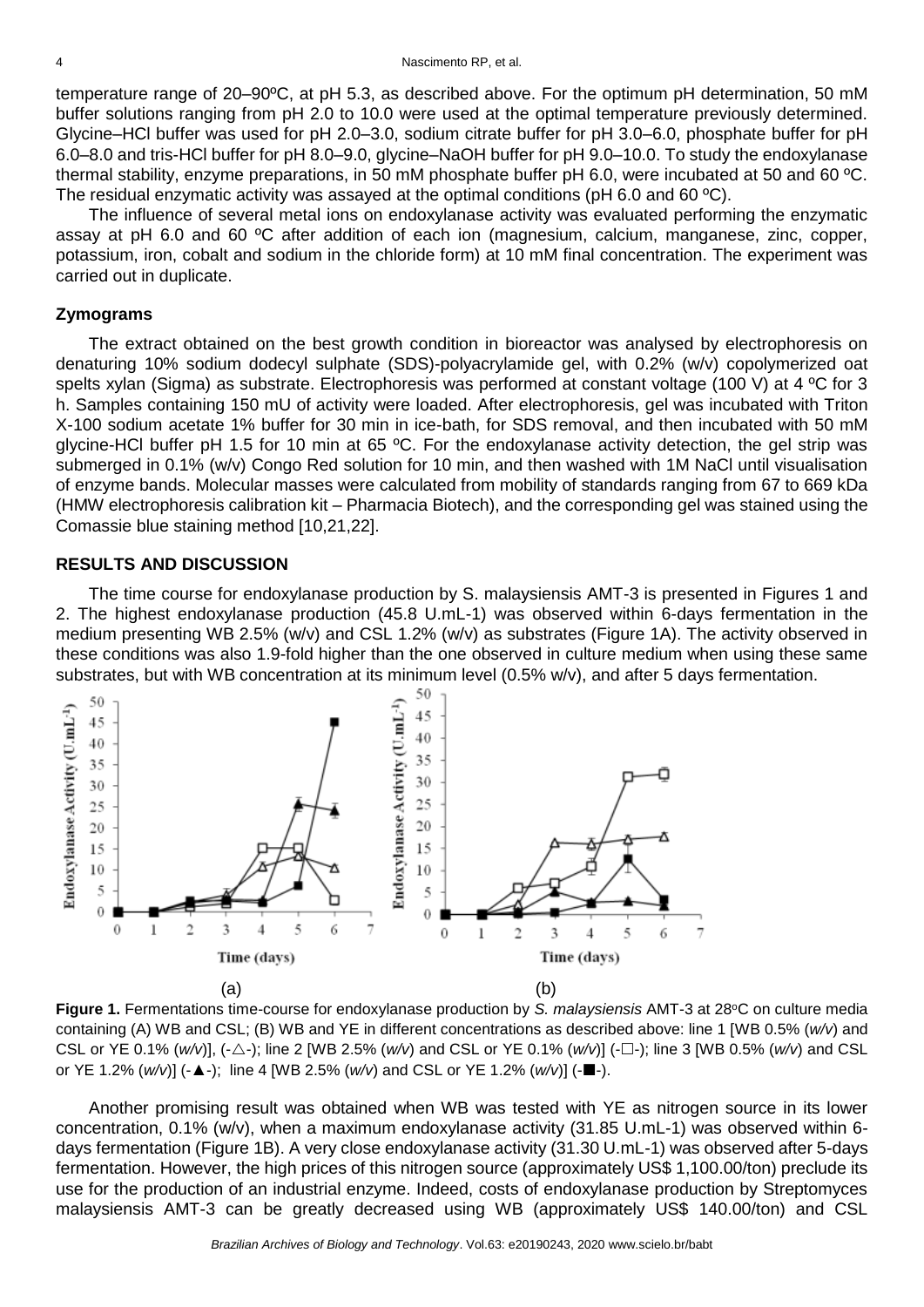(approximately US\$ 200.00/ton), in comparison to some fermentation media containing commercial substrates such as xylan as inducer substrate and YE as nitrogen supplement [23].

When BSG was used as the main carbon source results were around 20 U.mL-1, observed after 5–6 days fermentation (Figure 2A), using BSG 2.5% (w/v) combined with CSL 1.2% or 0.1% (w/v). The use of YE 0.1% (w/v) combined with BSG 2.5% gave results very near of those obtained using CSL instead. As already cited, its high prices preclude its used in the conditions of our experiments. Our results compare favourably to previous endoxylanase production reports, regarding high enzyme titres and potential production costs presented in this study. Based on earlier studies [10,11], carbon and nitrogen sources concentration were identified as the major factors affecting endoxylanase production by S. malaysiensis AMT-3, considering 6 days-fermentation. In comparison to a previous study [10], the endoxylanase production by S. malaysiensis AMT-3 increased 59.5% and 32.5% using WB and BSG, respectively, in the presence of CSL as nitrogen source, after 6-days fermentation. This stimulating effect was probably caused by certain nutrients present in the rich composition of CSL but absent in the formulation media formally used, as water soluble vitamins, minerals, amino acids, trace metals, some sugars and proteins [24,25]. Considering that yeast extract is an expensive source of nitrogen and other nutrients, CSL could be a cost-effective alternative for the production, on a large scale, of innumerous substances, including enzymes [25]. The best result obtained with WB, was probably caused by the high amount of arabinoxylans (70%) present in WB, in comparison to BSG (17-28% of arabinoxylan) [15,26].



Figure 2. Fermentations time-course for endoxylanase production by *S. malaysiensis* AMT-3 at 28°C on culture media containing (A) BSG and CSL; (B) BSG and YE in different concentrations as described above: line 1 [BSG 0.5% (*w/v*) and CSL or YE 0.1% (*w/v*)], (-△-); line 2 [BSG 2.5% (*w/v*) and CSL or YE 0.1% (*w/v*)] (-□-); line 3 [BSG 0.5% (*w/v*) and CSL or YE 1.2%  $(w/v)$ ]  $(-\Delta -)$ ; line 4 [BSG 2.5%  $(w/v)$  and CSL or YE 1.2%  $(w/v)$ ]  $(-\Box -)$ .

A highest endoxylanase production (24.0 U.mL<sup>-1</sup>) was observed in 1.0% (w/v) birchwood xylan after 5days fermentation by *Streptomyces cuspidosporus* [27]. Inversely, the maximum endoxylanase activity (176 U.mL<sup>-1</sup>) was reached when 15% (w/v) WB was used. However, the high viscosity of WB posed handling problems in submerged fermentation. The endoxylanase production from *Streptomyces* sp. Ab106 using sugar cane bagasse was investigated [28]. The highest endoxylanase activity (13.0 U.mL<sup>-1</sup>) was detected after 5-days fermentation. The endoxylanase production by *S. malaysiensis* AMT-3 (45.4 U.mL-1 ) in wheat bran 2.5% (w/v) after 6-days fermentation 3.5- and fold higher in comparison to those reported [28]. In other experiment, a maximal endoxylanase (31.2 U.mL<sup>-1</sup>) production by *Streptomyces* sp. S38 was observed when oat spelts xylan was used as carbon source, after 100 hours [29]. Wang and coauthors [30] studied the endoxylanase production by *Streptomyces actuosus* A-151 in rice bran. The maximal endoxylanase production reached 10.3 U.mL-1 after 144 hours.

The endoxylanase production by *S. malaysiensis* AMT-3 was also higher than that reported for some bacteria and fungi. Ko and coauthors [31] observed a maximum endoxylanase production (15.4 U.mL<sup>-1</sup>) by *Paenibacillus campinasensis* using birchwood xylan 0.5% (w/v) and casein 1.0% (w/v) whereas Nawel and coauthors [32] obtained values of 10.80 U.mL-1 after 35h growing *Jonesia denitrificans* BN13 in birchwood xylan 0.7% (w/v).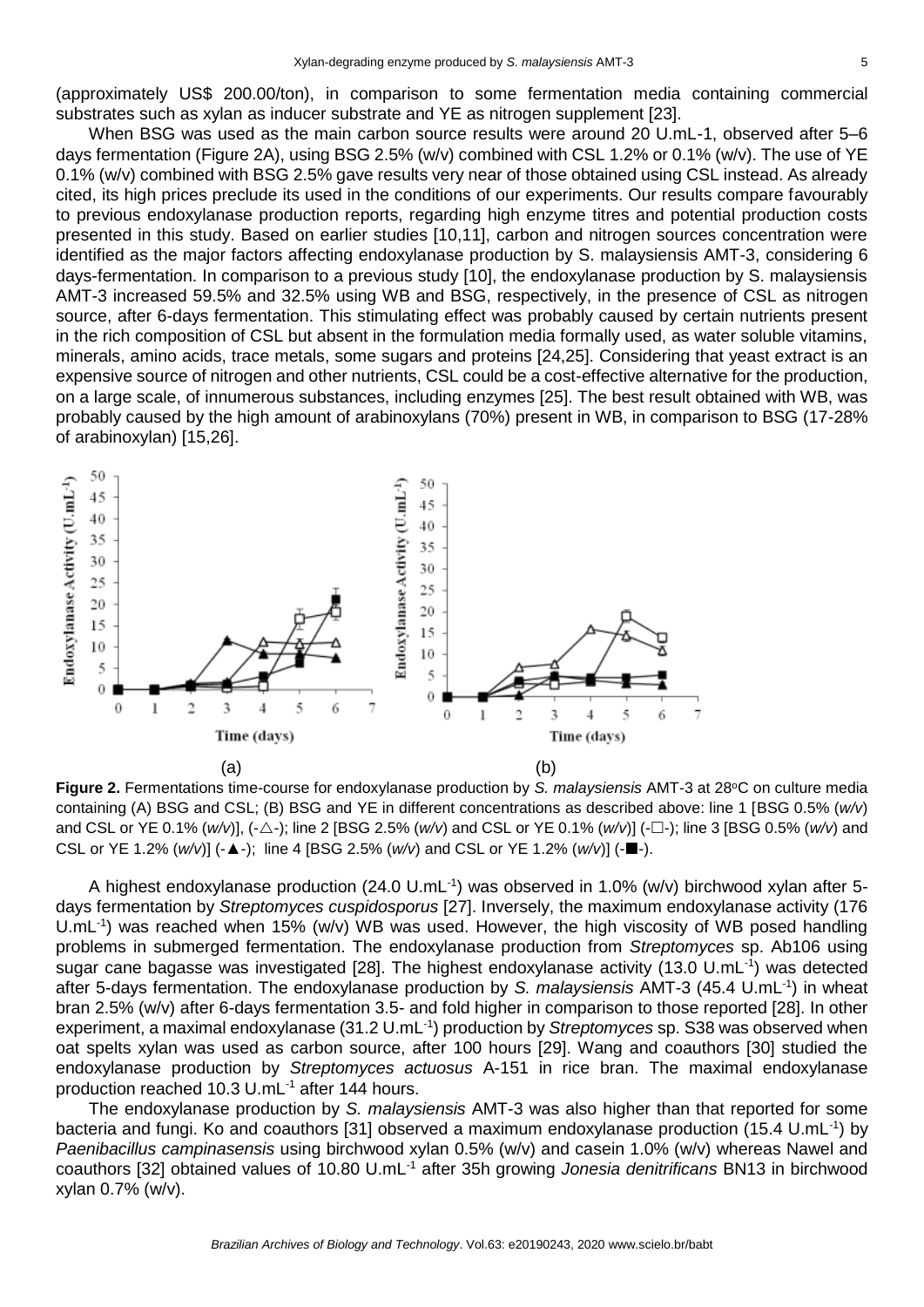Concerning fungi, Meshram and coauthors [33] showed the highest endoxylanase production (34.45 U.mL-1 ) when *Penicillium janthinellum* NCIM 1169 was grown using birchwood xylan for 48 hours in Mandels-Weber medium. A maximal endoxylanase production (18.44 U.mL<sup>-1</sup>) by *Gracilibacillus* sp. TSCPVG was detected in the presence of birchwood xylan 0.75% (w/v) after 60 hours incubation [34]. Li and coauthors [35] studied the endoxylanase production by *Penicillium oxalicum* ZH-30 in wheat bran, with maximal values 13.11 U.mL<sup>-1</sup> detected after 144 hours.

After experiments in conical flasks, a scale-up assay was performed in a STR 2-L bioreactor, maintaining the best concentrations of wheat bran and yeast extract for endoxylanase production. In these conditions, effect of aeration rate and agitation speed on endoxylanase production was verified. The maximal enzyme production was 81.3 U.mL<sup>-1</sup>, observed when 450 rev.min<sup>-1</sup> and 90 L.h<sup>-1</sup> were used, after 5 days-fermentation (Figure 3). Considering productivity, these conditions were the only in which endoxylanase production reached 30.5 U.mL<sup>-1</sup> after 2 days-fermentation, which represents a very good production in a short time. Comparing maximal endoxylanase production in conical flasks (45.8 U.mL<sup>-1</sup>) with that obtained in STR 2-L bioreactor (81.3 U.mL<sup>-1</sup>), it was observed an increase of 77.5%. As shown in the Figure 3, the use of high stirring speed (600 rev.min<sup>-1</sup>) induced a decrease in endoxylanase production, possibly due to shear force, which caused a morphological stress in filamentous bacteria. However, the stimulating effect observed in 450 rev.min<sup>-1</sup> and 90 L.h<sup>-1</sup> was probably caused by the oxygen transfer constant (KLa).



**Figure 3.** Fermentations time-course for endoxylanase production by *S. malaysiensis* AMT-3 at 28°C in bioreactor STR 2l grown on CSL 1.2% ( $w/v$ ) and WB 2.5% ( $w/v$ ) using the following conditions: 300 rev.min<sup>-1</sup> and 30 L.h<sup>-1</sup>(- $\triangle$ -); 300 rev.min<sup>-1</sup> and 90 L.h<sup>-1</sup> (-▲-); 450 rev.min<sup>-1</sup> and 90 L.h<sup>-1</sup> (-●-); 600 rev.min<sup>-1</sup> and 30 L.h<sup>-1</sup> (-□-); 600 rev.min<sup>-1</sup> and 90 L.h<sup>-</sup>  $1(- \blacksquare -).$ 

The temperature profile of endoxylanase activity from *Streptomyces malaysiensis* is presented on Figure 4A. The maximal activity was observed at 60 °C. The profiles obtained for thermostability at 50 and 60 °C of endoxylanase activity produced by *Streptomyces malaysiensis* are represented on Figure 4B. Concerning 50 ºC, 99.7% of its original activity was retained after 30 min, 96.4% after one hour, 80.5% after two hours and 34.4% after eight hours of pre-incubation at pH 6.0. However, at 60 ºC, only 44.4% of its original activity was retained after 30 min and it was almost totally inactivated after 2-hours pre-incubation.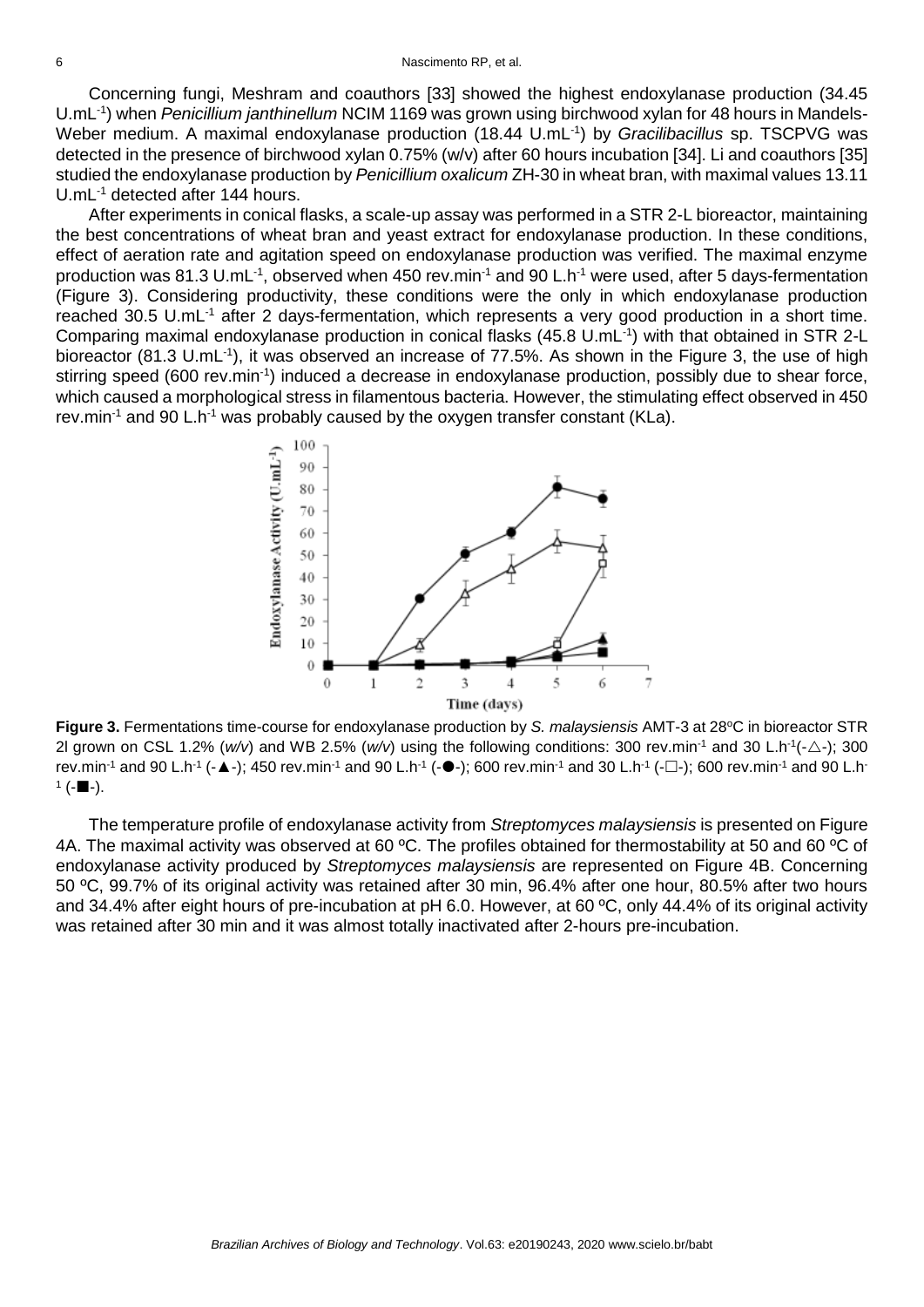

**Figure 4.** Effect of temperature (A) and thermostability (B) at 50<sup>°</sup> (■), or 60<sup>°</sup> (▲) on endoxylanase activity produced by *S. malaysiensis* AMT-3 grown on CSL 1.2% (*w/v*) and WB 2.5% (*w/v*). Relative activity is expressed as a percentage of the maximum (100% of enzyme activity =  $51.9$  U·mL<sup>-1</sup>).

According to temperature profile, the performance of *S. malaysiensis* AMT-3 is similar to those reported for different *Streptomyces* strains [36,37]. However, Li and coauthors [38] studying the effect of temperature on endoxylanase activity from *Streptomyces rameus* L2001 observed a maximal relative activity at 70ºC. Several other bacterial and also fungal endoxylanase activity have presented maximal activity at 35ºC (*Bacillus tequilensis*) [3], 50 ºC (*Jonesia denitrificans*) [32], 52 ºC (*Bacillus subtilis*) [39], 60 ºC (*Bacillus subtilis*) [40], 65 ºC (*Clostridium thermocellum*) [9], or even 70 ºC (*Chaetomium thermophilum*) [41]. So, the optimum of temperature of 60 ºC, and also the fact that almost 90% of this activity is still retained at 70 ºC, seems to be a good characteristic for endoxylanase activity from *S. malaysiensis* AMT-3, in comparison to endoxylanases from other microorganisms, indicating a real possibility to industrial application. Wang and coauthors [30] observed that after 30 min of pre-incubation at 60 ºC, endoxylanase activity of *Streptomyces actuosus* A-151 retained more than 80% of its original activity, whereas Osiro andf coauthors [9] observed a 40% decrease of endoxylanase activity from *Clostridium thermocellum* after 48 hours of its original activity at 60 ºC. Li and coauthors [35] observed a slight decreased (around 14%) of endoxylanase (from *Penicillium oxalicum* ZH-30) activity after 60 min at 50 ºC. We observed only around 4% of decrease at the same time and temperature for endoxylanase from *S. malaysiensis* AMT-3. Xylanases from various microorganisms, such as *Bacillus firmus*, *Geobacillus thermolevorans*, *Actinomadura* sp. Cpt20, *Streptomyces* sp. S27, and *Saccharopolyspora pathunthaniensis* S582, showing optimum activity at higher (65 to 90 ºC) temperatures are reported in literature [42,43].

When testing a pH range between 2.0 and 10.0 to study the effect of pH on endoxylanase activity the optimum pH was found to be 6.0, but significant levels of activity (above 80% of maximal activity) were still detected between pH 5.0 and 7.0 (Figure 5). The behaviour of pH profile from enzymatic crude extract of *S. malaysiensis* AMT-3 is similar to that described for other endoxylanases from several *Streptomyces*  [29,36,37,44] and fungi [41,45,46] strains. Nawel and coauthors [32] detected the best condition of pH for endoxylanase activity between pH 6.0 and 9.0 from *Jonesia denitrificans*, with relative activity around 100%. Our results indicate an enzymatic activity profile which could be applied in industrial processes that needs a neutral or slightly acid pH values. The pH optimum in this range is a very common characteristic in actinobacterial species.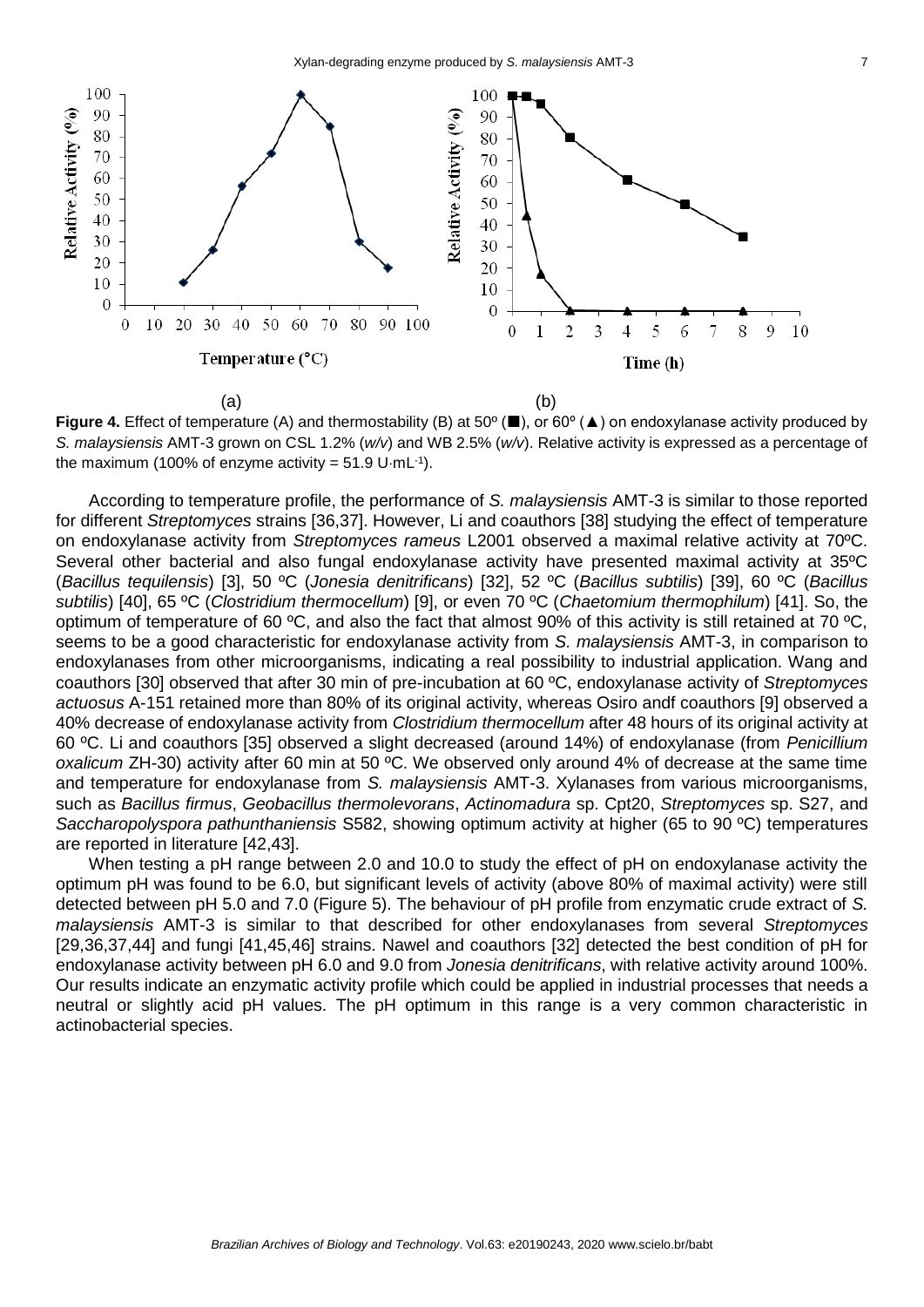

**Figure 5.** Effect of pH on activity (60ºC) of the endoxylanase produced by *S. malaysiensis* AMT-3 grown on CSL 1.2% (*w*/v) and WB 2.5% (*w*/v). The ionic strength for all buffers was 50mM: (- $\bullet$ -), glycine–HCl; (-▲-), sodium citrate; (- $\bullet$ -), phosphate; (-■-), tris-HCl; (-**x-**), glycine–NaOH. Relative activity is expressed as a percentage of the maximum (100% of enzyme activity =  $58.1$  U $\cdot$ mL $^{-1}$ ).

We have also investigated the effects of metal ions and EDTA on endoxylanase activity of the crude extract from *S. malaysiensis* AMT-3 (Table 3). Except for Ca<sup>2+</sup> and Ba<sup>2+</sup>, which almost did not interfere on enzyme activity, the presence of all other metal ions and EDTA (10mM) tested had a decreased effect on enzyme activity. The presence of EDTA,  $Mq^{2+}$ , Na<sup>+</sup> and K<sup>+</sup> have reduced activity to 50-65% of its original, However, a considerable decrease was observed in the presence of  $Cu^{2+}$ ,  $Zn^{2+}$  and specially Mn<sup>2+</sup>, which presence decreased activity to around 10-15% of its original.

| $\mathsf{Ion}^a$      | Relative activity $(\%)$ b |
|-----------------------|----------------------------|
| Control (no addition) | $100.0 + 1.5$              |
| EDTA                  | $58.0 + 6.6$               |
| $Mq^{2+}$             | $54.4 + 12.2$              |
| $Zn^{2+}$             | $14.6 + 2.6$               |
| $Cu2+$                | $13.2 + 1.7$               |
| Na+                   | $56.3 + 6.5$               |
| $Ba2+$                | $94.5 + 11.3$              |
| $Mn^{2+}$             | $9.5 + 0.1$                |
| $Ca2+$                | $98.9 + 9.5$               |
| K+                    | $65.1 + 2.4$               |
| $Fe2+$                | $29.8 + 4.6$               |

**Table 3.** Effect of different ions on xylanolytic activity. Enzyme was produced by *S. malaysiensis* grown on CSL 1.2% (w/v) and WB 2.5% (w/v)

**<sup>a</sup>** The final concentration in the reaction mixture was 10 mM.

**b** Relative activity is expressed as a percentage of Control (100% of enzyme activity = 58.1 U·mL<sup>-1</sup>). The standard deviation is presented beside main values.

The study of ions effects (positive and negative) on enzymatic activity is very important to for the biochemical knowledge of the enzyme. Most endoxylanases described in literature were also found to be inhibited by  $Mn^{2+}$  [32,42,46,48,49]. This effect precludes the use of this preparation in industrial processes were these ions are present in relevant concentrations. It could be supposed that these ions exert their effect by interacting with some amino acid residues involved in the active site, which causes a change in conformation leading to enzyme inactivation. Nascimento and coauthors [10] have also observed a decrease on endoxylanase activity from *Streptomyces* sp. AMT-3 strain observed in the presence of Cu<sup>2+</sup> (18.3%) and Mn<sup>2+</sup> (17.7%), when xylan oat spelts was used as substrate for enzyme production. However, only a slight decrease on the endoxylanase activity was observed in the presence of  $\text{Zn}^{2+}$  (88.5%) in comparison to current results. Li and coauthors [44] detected a strong increase on endoxylanase activity from *Streptomyces rameus* L2001 in the presence of  $Co^{2+}$  (229%), Fe<sup>2+</sup> (166%) and Mg<sup>2+</sup> (109%). In our study none of metal ion tested had a positive effect on endoxylanase activity.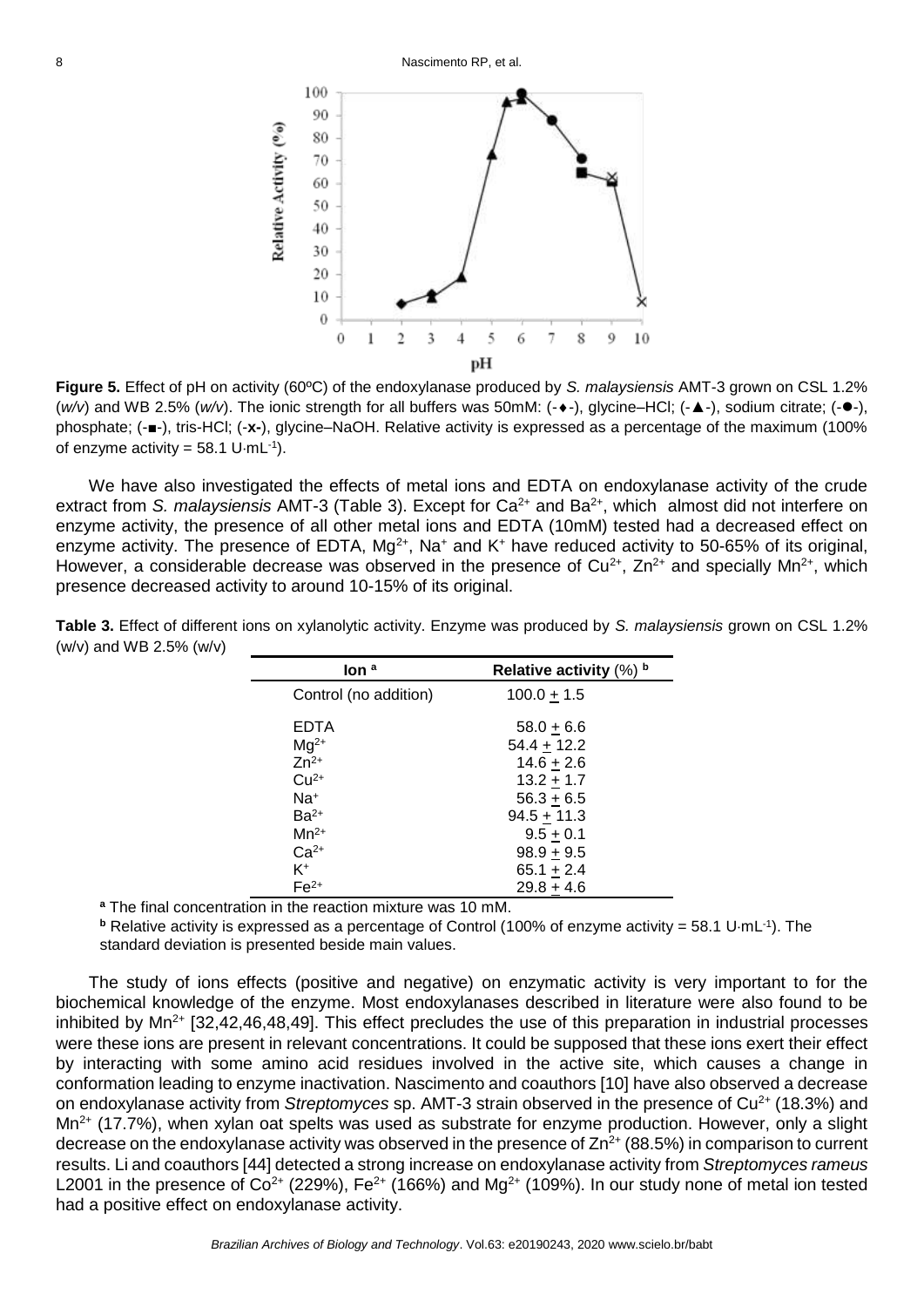Zymogram of culture supernatant of *S. malaysiensis* AMT-03 grown in lignocellulosic biomass (WB or BSG) have shown the presence of three multiple endoxylanase isoforms (Figure 6) with estimated molecular masses of 690.0, 180.0 and 142.0 kDa, respectively. The utilization of WB and BSG as carbon sources for enzyme production seems to have lead to a higher production of high molecular weight endoxylanases.



**Figure 6.** Zymogram analysis of endoxylanase activity in the supernatant of *Streptomyces malaysiensis* AMT-3 strain cultures grown on: lane 1 (WB + YE, medium 1,  $4<sup>th</sup>$  day); lane 2 (WB + YE, medium 2,  $5<sup>th</sup>$  day); lane 3 (BSG + YE, medium 2,  $5<sup>th</sup>$  day); lane 4 (BSG + YE, medium 1,  $4<sup>th</sup>$  day); lane 5 (WB + CSL, medium 4,  $6<sup>th</sup>$  day); lane 6 (WB + CSL, medium 3,  $5<sup>th</sup>$  day); lane 7 (BSG + CSL, medium 2,  $6<sup>th</sup>$  day) and lane 8 (BSG + CSL, medium 4,  $6<sup>th</sup>$  day). The amounts loaded in the gel contained 150 mU of endoxylanase activity. The gel containing the MW markers (kDa) was stained for proteins using the silver staining method and the molecular masses are shown on the right side of the figure.

In previous studies, *S. malaysiensis* AMT-3 was grown on different carbon sources and the expression profile of the endoxylanases was observed by zymography. As carbon sources xylan birchwood, xylan oat spelts, xylan larchwood, wheat bran, wheat germ, brewer's spent grain have been tested, and sodium nitrate was used as nitrogen source [10]. The crude extract was collected after 10 days-fermentation and three xylanolytic bands (690.0, 240.0 and 170.0 kDa) were detected in all substrates used. The small difference in the values obtained can be explained by the fermentation conditions that were different, especially the wheat bran concentration and the use of yeast extract as nitrogen source. Li and coauthors [38], for instance, detected an endoxylanase with 21.1 kDa from *Streptomyces rameus* L2001, a very low molecular mass when compared to *S. malaysiensis* AMT-3. According to literature, these high molecular weight bands could correspond to variable degrees of monomeric associations [10,49]. Also, the production of multiple endoxylanases with different specificities is common in nature, in spite of the heterogeneity and complexity of xylan, especially in actinobacterias [10,14,29].

#### **CONCLUSION**

As the use of agro-industrial by-products allowed high levels of this thermotolerant enzyme production it can be envisaged the production of a low cost biocatalyst with potential biotechnological application. These enzymes are of paramount importance for lignocellulosic biomass breakdown, assisting in the release of reducing sugars.

**Funding:** This research was funded by Conselho Nacional de Desenvolvimento Cientifico e Tecnológico (CNPq), Financiadora de Estudos e Projetos (FINEP) and Coordenação de Aperfeiçoamento de Pessoal do Ensino Superior (CAPES).

**Acknowledgments:** Authors thank Marta de Sousa Ferreira for technical support.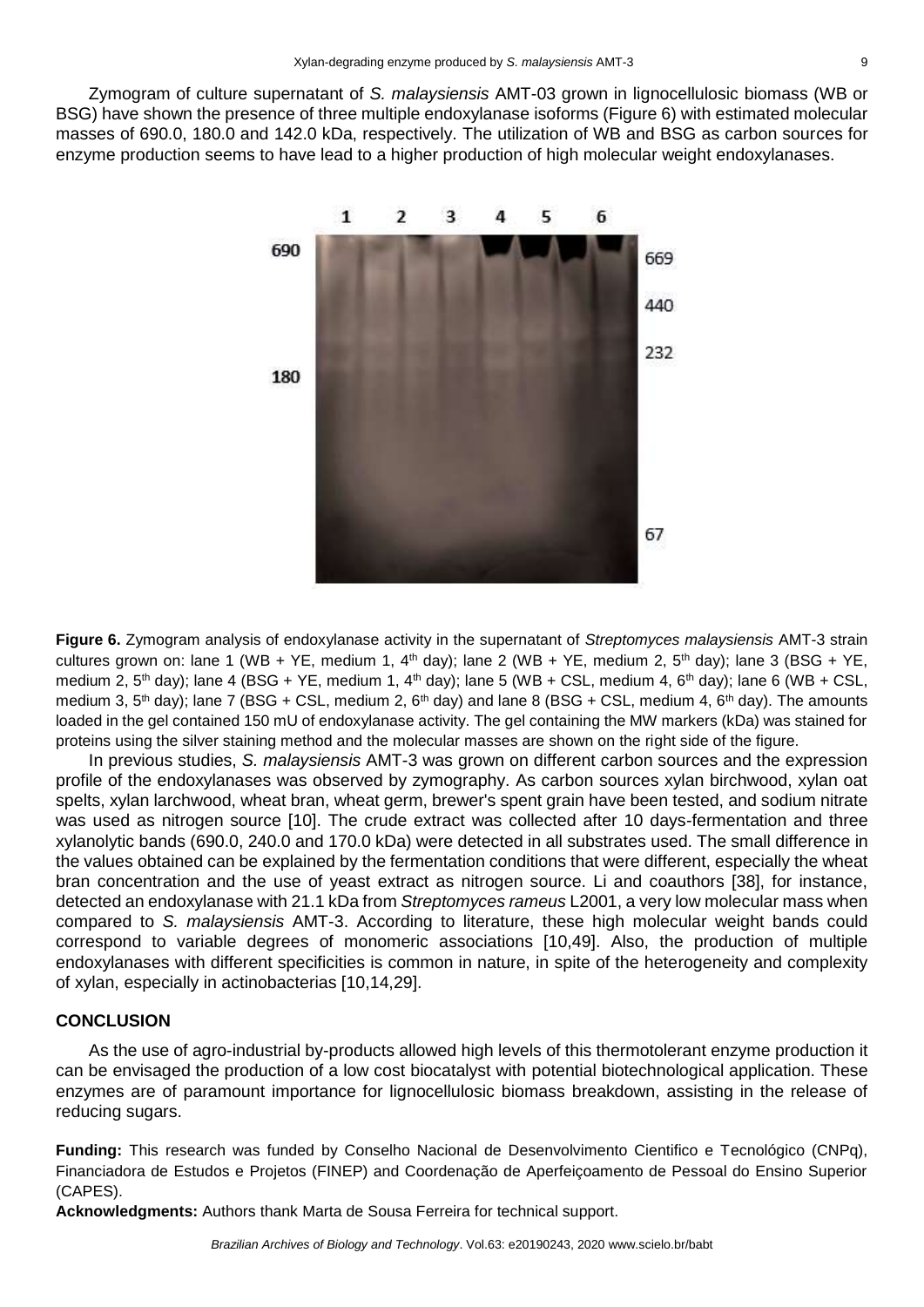**Conflicts of Interest:** The authors declare no conflict of interest.

# **REFERENCES**

- 1. Olsson L, Christensen TMIE, Hansen KP, Palmqvist EA. Influence of the carbon source on production of cellulases, hemicellulases and pectinases by *Trichoderma reesei* Rut C-30. Enz Microbial Technol. 2003; 33:612-619.
- 2. Sánchez C. Lignocellulosic residues: Biodegradation and bioconversion by fungi. Biotechnol Adv. 2009, 27:185- 94.
- 3. Khusro A, Kaliyan BK, Al-Dhabi NA, Arasu MV, Agastian P. Statistical optimization of thermo-alkali stable xylanase production from *Bacillus tequilensis* strain ARMATI. Electronic J Biotechnol. 2016, 22:16-25.
- 4. Bocchini DA, Alves-Prado HF, Baida LC, Roberto IC, Gomes E, Da Silva R. Optimization of xylanase production by *Bacillus circulans* D1 in submerged fermentation using response surface methodology. Proc Biochem. 2002; 38:727-31.
- 5. Kaur P, Bhardwaj NK, Sharma J. Pretreatment with xylanase and its significance in hemicelluloses removal from mixed hardwood kraft pulp as a process step for viscose. Carboh Pol. 2016; 145:95-102.
- 6. Thomas L, Parameswaran B, Pandey A. Hydrolysis of pretreated rice straw by an enzyme cocktail comprising acidic xylanase from *Aspergillus* sp. for bioethanol production. Renew Energy. 2016; 98:9-15.
- 7. Banerjee G, Scott-Craig J, Walton JD. Improving Enzymes for Biomass Conversion: A Basic Research Perspective. Bioenerg Res. 2010; 3:82-92.
- 8. Päes G, Berrin JG, Beaugrand J. GH11 xylanases: Structure/function/properties relationships and applications. Biotechnol Adv. 2012; 30:564-92.
- 9. Osiro KO, Camargo BR, Satomi R, Hamann PRV, Silva JP, Sousa MV, et al. Characterization of *Clostridium thermocellum* (B8) secretome and purified cellulosomes for lignocellulosic biomass degradation. Enz Microb Technol. 2017; 97:43-54.
- 10. Nascimento RP, Coelho RRR, Marques S, Alves L, Gírio FM, Bon EPS, Amaral-Collaço MT. Production and partial characterisation of xylanase from *Streptomyces* sp. AMT-3 isolated from a Brazilian cerrado soil. Enz Microbial Technol. 2002; 31:549-55.
- 11. Nascimento RP, Marques S, Alves L, Gírio FM, Amaral-Collaço MT, Sacramento DR, et al. A novel strain of *Streptomyces malaysiensis* isolated from Brazilian soil produces high endo- $\Box$ -1,4-xylanase titres. W J Microbiol Biotechnol. 2003: 19:879-81.
- 12. Sanjivkumar M, Silambarasan T, Palavesam A, Immanuel G. Biosynthesis, purification and characterization of  $\Box$ -1,4-xylanase from a novel mangrove associated actinobacterium *Streptomyces olivaceus* (MSU3) and its applications. Protein Exp Purif. 2017; 130:1-12.
- 13. Oliveira MMQ, Grigorevski-Lima AL, Franco-Cirigliano MN, Nascimento RP, Bon EPS, Coelho RRR. *Trichoderma atroviride* 102C1 Mutant: A High Endoxylanase Producer for Assisting Lignocellulosic Material Degradation. Microb Bioch Technol. 2014; 6(5):236-41.
- 14. Morgan NK, Wallace A, Bedford MR, Choct M. Efficiency of xylanases from families 10 and 11 in production of xylo-oligosaccharides from wheat arabinoxylans. Carboh Pol*.* 2017; 167:290-6.
- 15. Mussato SI, Dragone G, Roberto IC. Brewer's spent grain: generation, characteristics and potential applications. J Cereal Sci. 2006; 43:1-14.
- 16. Maes C, Delcour JA. Alkaline Hydrogen Peroxide Extraction of Wheat Bran Non-starch Polysaccharides. J Cer Sci. 2001; 34:29-35.
- 17. Hopwood DA, Bibb MJ, Chater KF, Kieser T, Bruton CJ, Kieser HM, et al. Genetic manipulation of *Streptomyces*. A laboratory Manual. The John Innes Institute, Norwich, United Kingdon, 1985.
- 18. Shirling EB, Gottlieb D. Methods for characterization of *Streptomyces* species. Int J of Syst Bacteriol*.* 1966; 16:312- 40.
- 19. Miller L. Use of dinitrosalicylic acid reagent for determination of reducing sugar. Anal Chem*.* 1959; 31:426-28.
- 20. Bailey MJ, Biely P, Poutanen K. Interlaboratory testing of methods for assay of xylanase activity. J Biotech. 1992; 23:257-70.
- 21. Laemmli UK. Cleavage of structural proteins during the assembly of the head of bacteriophage T4. Nature. 1970; 227:680-5.
- 22. Cezar T, Mrsa V. Purification and properties of the xylanase produced by *Thermomyces lanuginosus*. Enz Microb Technol. 1996;19:289-96.
- 23. Tan JP, Jahim JM, Wu TY, Harun S, Mumtaz T. Use of corn steep liquor as an economical nitrogen source for biosuccinic acid production by *Actinobacillus succinogenes*. Earth and Environmental Science. 2016; 36(1):012058.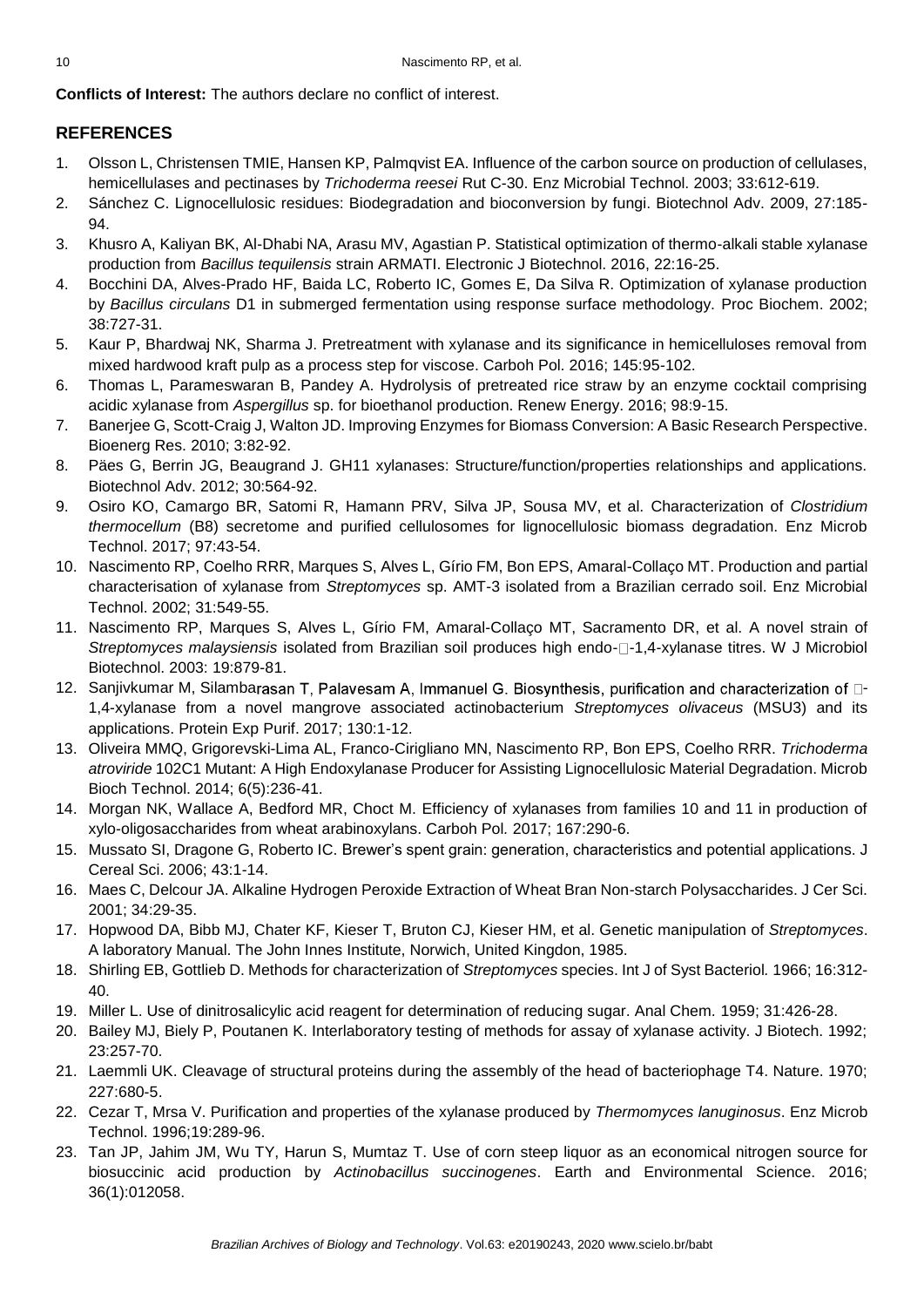- 24. Maddipati P, Atiyeh HK, Bellmer DD, Huhnke RL. Ethanol production from syngas by *Clostridium* strain P11 using corn steep liquor as a nutrient replacement to yeast extract. Biores Technol. 2011; 102(11):6494-501.
- 25. De Azeredo LA, De Lima MB, Coelho RRR, Freire DM. A Low-Cost Fermentation Medium for Thermophilic Protease Production by *Streptomyces* sp. 594 Using Feather Meal and Corn Steep Liquor. Curr Microbiol. 2006; 53:335-9.
- 26. Robertson JA, I'Anson KJA, Treimo J, Faulds CB, Brocklehurst TF, Eijsink VGH, Waldron KW. Profiling brewers' spent grain for composition and microbial ecology at the site of production. LWT - Food Science and Technology. 2010; 43(6):890-6.
- 27. Uma Maheswari M, Chandra TS. Production and potential applications of a xylanase from a new strain of *Streptomyces cuspidosporus*. W J Microbiol Biotechnol. 2000; 16:257-63.
- 28. Techapun C, Charoenrat T, Watanabe M, Sasaki K, Poosaran N. Optimization of thermostable and alkalinethermotolerant cellulase-free xylanase production from agricultural waste by thermotolerant *Streptomyces* sp. Ab106, using the central composite experimental design. Biochem Eng J. 2002a; 12:99-105.
- 29. Georis J, Giannotta F, Buyl ED, Granier B, Frère JM. Purification and properties of three endo- $\Box$ -1,4-xylanases produced by *Streptomyces* sp. strain S38 which differ in their ability to enhance the bleaching of kraft pulps. Enz Microb Technol. 2000; 26:178-86.
- 30. Wang SL, Yen YH, Shih IL, Chang AC, Chang WT, Wu WC, Chai YD. Production of xylanases from rice bran by *Streptomyces actuosus* A-151*. Enz Microb Technol*. 2003; 33: 917-25.
- 31. Ko CH, Lin ZP, Tu J, Tsai CH, Liu CC, Chen HT, Wang TP. Xylanase production by *Paenibacillus campinasensis* BL11 and its pretreatment of hardwood kraft pulp bleaching. Int Biodeter Biodegrad. 2010, 64:13-9.
- 32. Nawel B, Said B, Estelle C, Hakim H, Duchiron F. Production and partial characterization of xylanase produced by *Jonesia denitrificans* isolated in Algerian soil. Proc Biochem. 2011; 46:519-25.
- 33. Meshram M, Kulkarni A, Jayaraman VK, Kulkarni BD, Lele SS. Optimal xylanase production using *Penicillium janthinellum* NCIM 1169: A model based approach. Biochem Engineer J. 2008; 40:348-56.
- 34. Giridhar PV, Chandra TS. Production of novel halo-alkali-thermo-stable xylanase by a newly isolated moderately halophilic and alkali-tolerant *Gracilibacillus* sp. TSCPVG. Proc Biochem. 2010; 45:1730-7.
- 35. Li Y, Liu Z, Zhao H, Xu Y, Cui F. Statistical optimization of xylanase production from new isolated *Penicillium oxalicum* ZH-30 in submerged fermentation. Biochem Engineer J. 2007; 34:82-6.
- 36. Techapun C, Charoenrat T, Poosaran N, Watanabe M, Sasaki, K. Thermostable and alkaline-thermotolerant cellulase-free xylanase produced by thermotolerant *Streptomyces* sp. Ab106. J Bioscien Bioeng. 2002b; 93:431-3.
- 37. Beg QK, Bhushan B, Kapoor M, Hoondal GS. Production and characterization of thermostable xylanase and pectinase from *Streptomyces* sp. QG-11-3. J Ind Microbiol Biotech. 2000; 24:396-402.
- 38. Li X, She Y, Sun B, Song H, Zhu Y, Lv Y, Song H. Purification and characterization of a cellulase-free, thermostable xylanase from *Streptomyces rameus* L2001 and its biobleaching effect on wheat straw pulp. Biochem Bioengineer J. 2010; 52:71-8.
- 39. Moteshafi H, Mousavi SM, Hashemi M. Enhancement of xylanase productivity using industrial by-products under solid suspended fermentation in a stirred tank bioreactor, with a dissolved oxygen constant control strategy. RSC Advances. 2016; 6:35559-35567.
- 40. Sá-Pereira P, Mesquita A, Duarte JC, Barros MRA, Costa-Ferreira M. Rapid production of thermostable cellulasefree xylanase by a strain of *Bacillus subtilis* and its properties. Enz Microbial Technol*.* 2002; 30:924-33.
- 41. Katapodis P, Christakopoulou V, Kekos D, Christakopoulous P. Optimization of xylanase production by *Chaetomium thermophilum* in wheat straw using response surface methodology. Biochem Eng J. 2007; 35:136- 41.
- 42. Dahiya S, Singh B. Microbial Xylanases in Bread Making, Encyclopedia of Food Chemistry, Vol. 2, Elsevier. 2019.
- 43. Bala A, Singh B. Cellulolytic and xylanolytic enzymes of thermophiles for the production of renewable biofuels. Renewable Energy. 2019; 136:1231-44.
- 44. Jiang Z, Cong Q, Yan Q, Kumar N, Du X. Characterisation of a thermostable xylanase from *Chaetomium* sp. and its application in Chinese steamed bread. Food Chem*.* 2010; 120:457-62.
- 45. Souza DT, Bispo ASR, Bon EPS Coelho RRR, Nascimento RP. Production of thermophilic endo- $\Box$ -1,4-xylanases by *Aspergillus fumigatus* FBSPE-05 using agro-industrial by-products. Appl Biochem Biotechnol. 2012; 166:1575- 85.
- 46. Liu WH, Zhu W, Lu Y, Kong J, Ma G. Production, partial purification and characterization of xylanase from *Trichosporon cutaneum* SL409. Proc Biochem. 1998; 33:331–6.
- 47. Saha BC. Production, purification and properties of xylanase from a newly isolated *Fusarium proliferatum*. Proc Biochem. 2002; 37:1279–84.